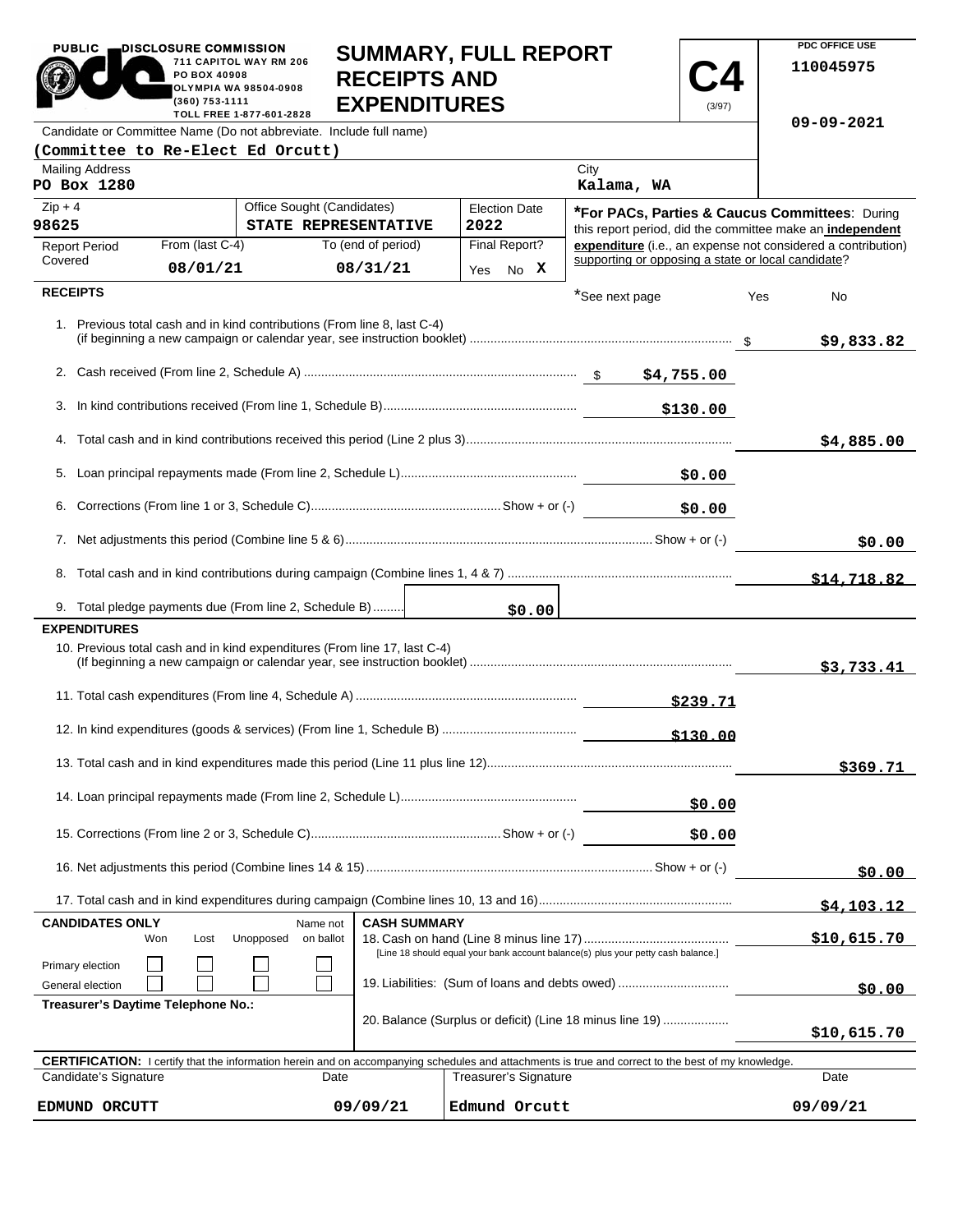## **CASH RECEIPTS AND EXPENDITURE**



Candidate or Committee Name (Do not abbreviate. Use full name.)

| (Committee to Re-Elect Ed Orcutt)                                                                                           |            |                        |            |                 | 08/01/21   | 08/31/21       |  |
|-----------------------------------------------------------------------------------------------------------------------------|------------|------------------------|------------|-----------------|------------|----------------|--|
| 1. CASH RECEIPTS (Contributions) which have been reported on C3. List each deposit made since last C4 report was submitted. |            |                        |            |                 |            |                |  |
| Date of deposit                                                                                                             |            | Amount Date of deposit | Amount     | Date of deposit | Amount     | Total deposits |  |
| 08/06/2021                                                                                                                  | \$130.00   | 08/20/2021             | \$750.00   |                 |            |                |  |
| 08/12/2021                                                                                                                  | \$1,000.00 | 08/27/2021             | \$2,325.00 |                 |            |                |  |
| 08/13/2021                                                                                                                  | \$50.00    | 08/31/2021             | \$500.00   |                 |            |                |  |
| Enter also on line 2 of C4<br>2. TOTAL CASH RECEIPTS                                                                        |            |                        |            |                 | \$4.755.00 |                |  |

**CODES FOR CLASSIFYING EXPENDITURES**: If one of the following codes is used to describe an expenditure, no other description is generally needed. The exceptions are:

- 1) If expenditures are in-kind or earmarked contributions to a candidate or committee or independent expenditures that benefit a candidate or committee, identify the candidate or committee in the Description block;
- 2) When reporting payments to vendors for travel expenses, identify the traveler and travel purpose in the Description block; and

3) If expenditures are made directly or indirectly to compensate a person or entity for soliciting signatures on a statewide initiative or referendum petition, use code "V" and provide the following information on an attached sheet: name and address of each person/entity compensated, amount paid each during the reporting period, and cumulative total paid all persons to date to gather signatures.

- CODE DEFINITIONS ON NEXT PAGE
- C Contributions (monetary, in-kind & transfers)
- I Independent Expenditures
- L Literature, Brochures, Printing
- B Broadcast Advertising (Radio, TV)
- N Newspaper and Periodical Advertising
- O Other Advertising (yard signs, buttons, etc.)
- V Voter Signature Gathering
- P Postage, Mailing Permits
- S Surveys and Polls
- F Fundraising Event Expenses
- T Travel, Accommodations, Meals
- M Management/Consulting Services

Report Date

**2**

- W Wages, Salaries, Benefits
- G General Operation and Overhead

## **3. EXPENDITURES**

- a) Expenditures of \$50 or less, including those from petty cash, need not be itemized. Add up these expenditures and show the total in the amount column on the first line below..
- b) Itemize each expenditure of more than \$50 by date paid, name and address of vendor, code/description, and amount.
- c) For each payment to a candidate, campaign worker, PR firm, advertising agency or credit card company, attach a list of detailed expenses or copies of receipts/invoices supporting the payment.

| Date Paid | Vendor or Recipient<br>(Name and Address)              | Code      | Purpose of Expense<br>and/or Description | Amount     |
|-----------|--------------------------------------------------------|-----------|------------------------------------------|------------|
| N/A       | Expenses of \$50 or less                               | N/A       | N/A                                      | \$39.30    |
| 08/06/21  | <b>US CELLULAR</b><br>DEPT 0203<br>PALANTINE, IL 60055 | ${\bf G}$ | Cell charges                             | \$200.41   |
|           |                                                        |           |                                          |            |
|           |                                                        |           |                                          |            |
|           |                                                        |           |                                          |            |
|           |                                                        |           |                                          |            |
|           |                                                        |           |                                          |            |
|           |                                                        |           |                                          | $\uparrow$ |

4. TOTAL CASH EXPENDITURES **EXAMPLE 2008** 2012 12:00 THE RISP ON LINE 2012 12:00 THE RISP ON LINE 11 Of C4 \$